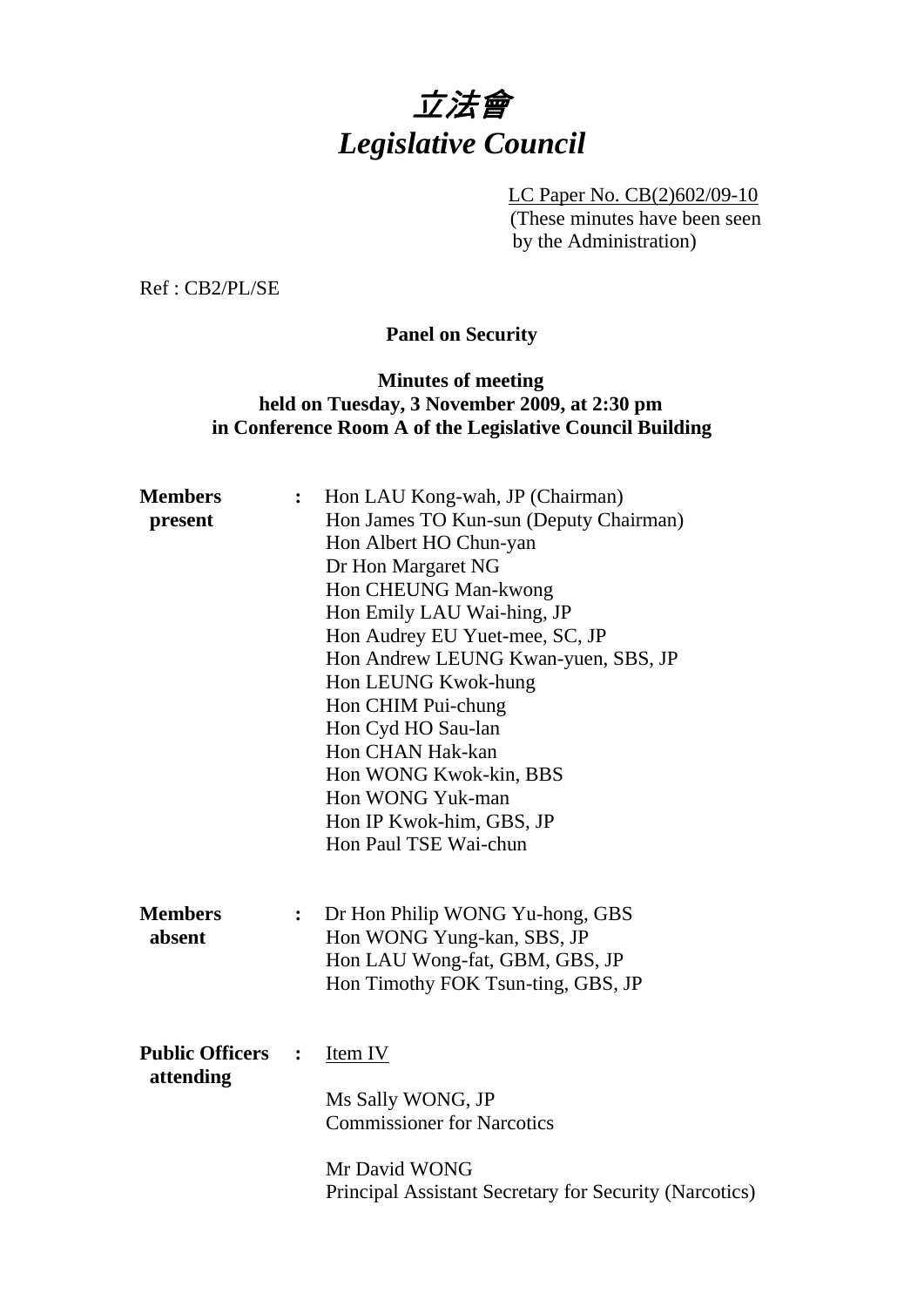|                               |                | Item V                                                                                           |
|-------------------------------|----------------|--------------------------------------------------------------------------------------------------|
|                               |                | Ms Carol YUEN Siu-wai<br>Deputy Secretary for Security                                           |
|                               |                | Mr WONG Sai-chuen<br><b>Chief Fire Officer (Headquarters)</b><br><b>Fire Services Department</b> |
|                               |                | Mr LEUNG Shiu-hong<br><b>Chief Ambulance Officer (Acting)</b><br><b>Fire Services Department</b> |
|                               |                | Mr Charles CHOW Chi-ping<br>Project Director 2<br><b>Architectural Services Department</b>       |
|                               |                | Item VI                                                                                          |
|                               |                | Mr Alan Y K LO<br>Principal Assistant Secretary for Security                                     |
|                               |                | Mr Eric K K CHAN, IDSM<br>Deputy Director of Immigration                                         |
| <b>Clerk</b> in<br>attendance | $\ddot{\cdot}$ | Mr Raymond LAM<br>Chief Council Secretary (2) 1                                                  |
| <b>Staff</b> in<br>attendance | :              | Mr Timothy TSO<br><b>Assistant Legal Adviser 2</b>                                               |
|                               |                | Mr Bonny LOO<br><b>Assistant Legal Adviser 3</b>                                                 |
|                               |                | Miss Josephine SO<br>Senior Council Secretary (2) 1                                              |
|                               |                | Ms Camy YOONG<br>Clerical Assistant (2) 1                                                        |

Action

**I. Confirmation of minutes of previous meeting**  (LC Paper No. CB(2)137/09-10)

The minutes of the meeting held on 15 October 2009 were confirmed.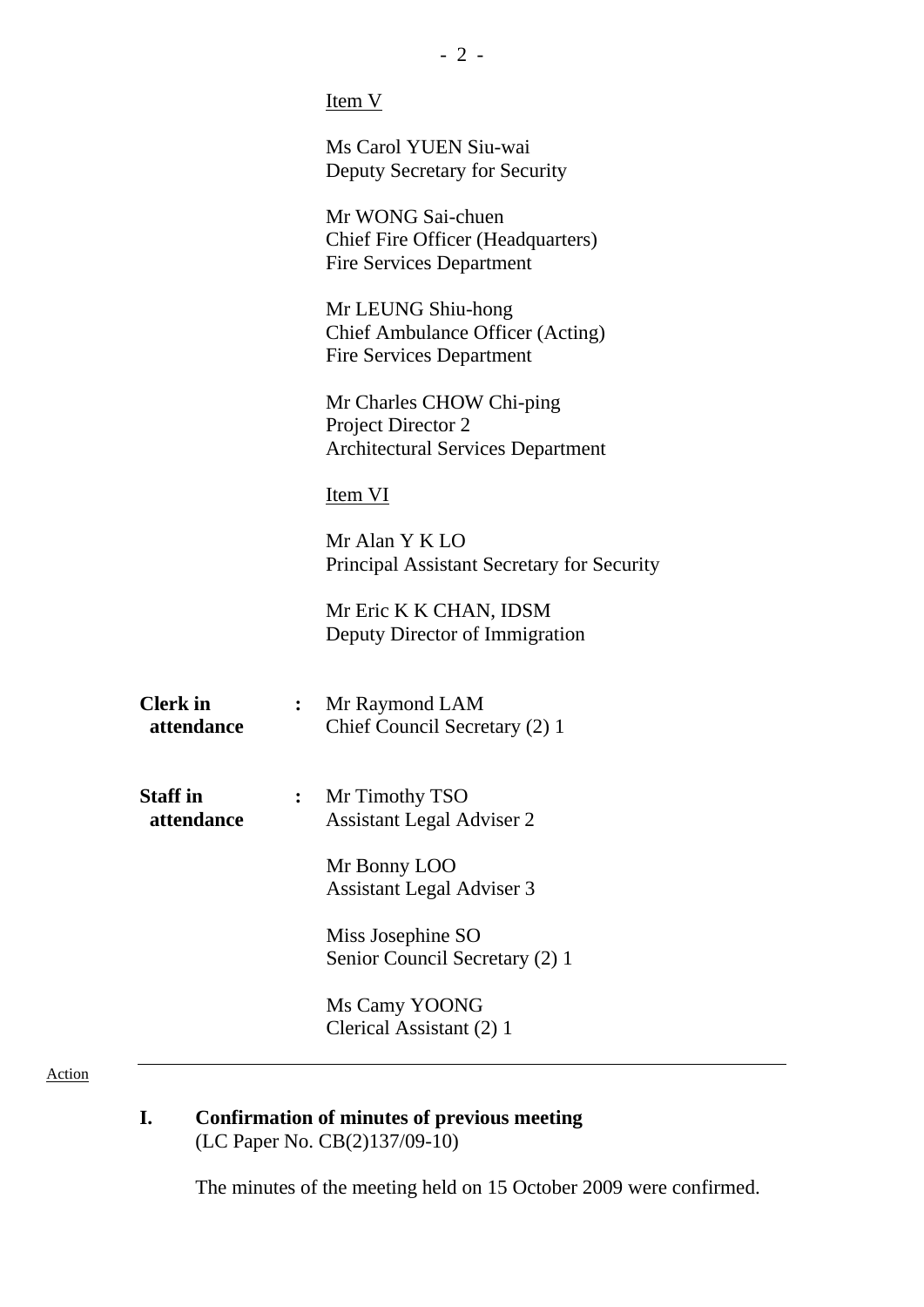# **II. Information papers issued since the last meeting**

2. Members noted that no information paper had been issued since the last meeting.

#### **III. Date of next meeting and items for discussion**  (LC Paper Nos. CB(2)146/09-10(01) and (02))

#### Regular meeting in December 2009

3. Members agreed that the following items would be discussed at the next regular meeting to be held on 1 December 2009 at 2:30 pm -

- (a) Torture claim screening : enhanced mechanism and way forward;
- (b) Replacement of emergency ambulances; and
- (c) Manpower situation in the Independent Commission Against Corruption.

## Special meeting in November 2009

4. The Chairman reminded members that a special meeting would be held on Wednesday, 25 November 2009, at 8:30 am to discuss the overall progress of anti-drug efforts and the trial scheme on school drug testing in Tai Po **District** 

## Other issue

5. The Deputy Chairman expressed concern about the division of work among the Under Secretary for Security who was appointed from 1 November 2009, the Political Assistant to the Secretary for Security and other senior servants in the Security Bureau (SB) and their scope of responsibilities following the appointment. Members agreed that the Clerk should write to the Administration for provision of the relevant information.

#### **IV. Proposal for creation of an additional three-year supernumerary AOSGC post in Narcotics Division**  (LC Paper No. CB(2)146/09-10(03))

6. Commissioner for Narcotics (C for N) briefed members on the Administration's proposal to create a three-year supernumerary post of Administrative Officer Staff Grade C (AOSGC) (D2) in the Narcotics Division (ND) of SB from February 2010, as detailed in the Administration's paper.

Clerk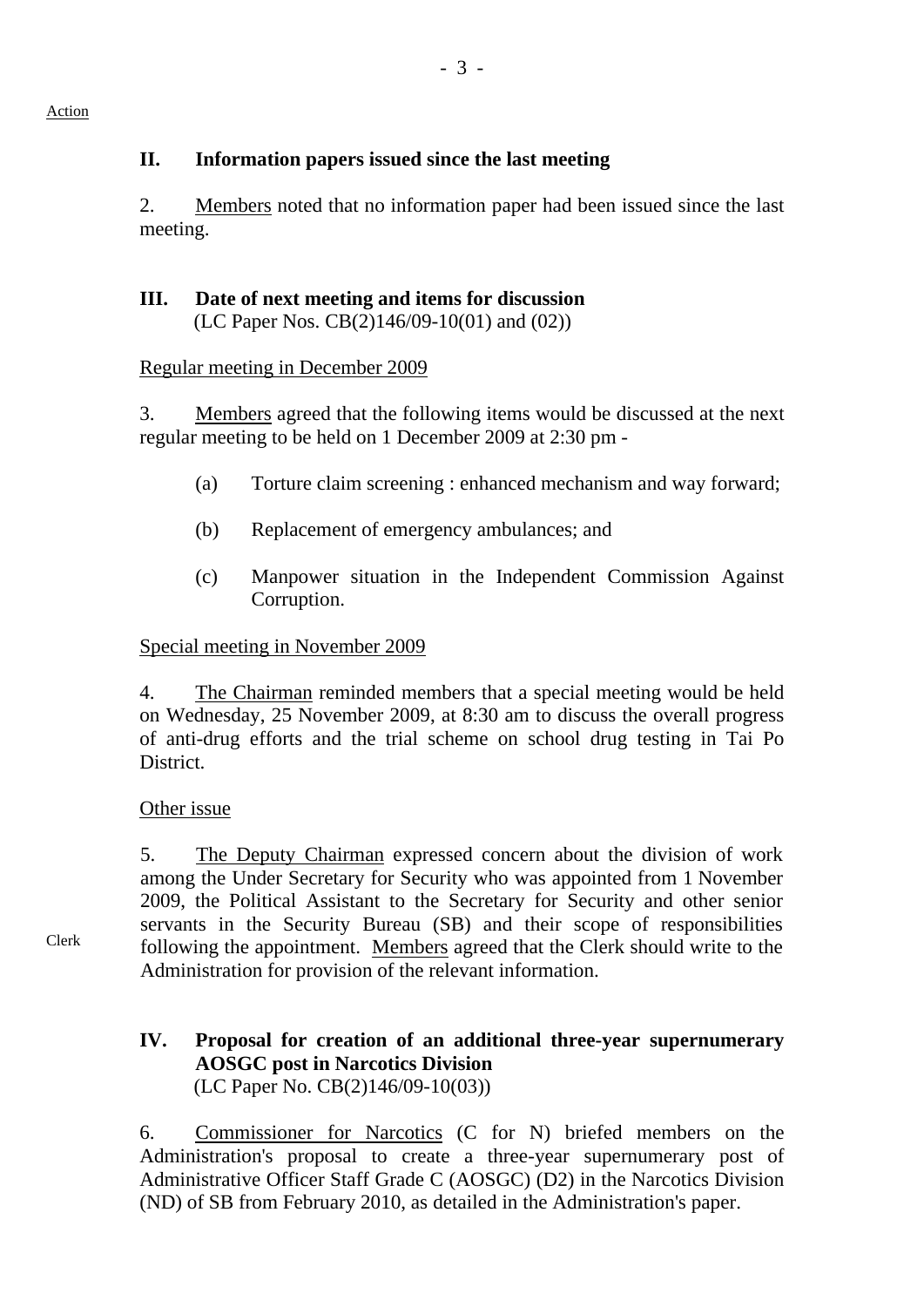# Need for an additional AOSGC post

7. The Deputy Chairman said that the directorate support in ND should be strengthened to sustain the full momentum of the Administration in the battle against drugs. He noted that the incumbent would be required to undertake extensive high-level coordination with a wide spectrum of sectors in the community to mobilize support and resources, and some of the measures put forward by the Task Force on Youth Drug Abuse (the Task Force) were highly controversial and involved meticulous consultation with a wide range of stakeholders. In view of the level of responsibility, experience and political awareness required for the job, the Deputy Chairman was of the view that instead of creating an additional AOSGC post in ND, the new Under Secretary for Security should take on these important duties. His view was echoed by Ms Emily LAU and Mr CHEUNG Man-kwong.

- 8. In response, C for N made the following points
	- (a) while the new Under Secretary for Security might provide his inputs to the anti-drug cause from the policy perspectives, there remained a substantial amount of work relating to the detailed planning and implementation of the 70-plus recommendations of the Task Force covering the five prongs of the enhanced anti-drug strategies, which had to be shouldered by the proposed supernumerary AOSGC post, to be designated as Principal Assistant Secretary (Narcotics) Special Duties (PAS(N)SD); and
	- (b) this PAS(N)SD would underpin C for N focusing on anti-drug work relating to drug testing, treatment and rehabilitation, and the post was proposed to be maintained for three years to allow sufficient time to take forward the major measures in these domains.

9. Notwithstanding the explanation provided by the Administration, the Deputy Chairman said that he would have difficulty in supporting the funding proposal since there were other alternatives to achieve the purpose, including entrusting the new Under Secretary for Security the responsibility to coordinate efforts to implement the comprehensive recommendations of the Task Force.

10. Mr WONG Yuk-man said that he would not support the funding proposal. In his view, the existing manpower resources in ND were not put to the best use. The Administration should critically examine whether staff in ND or SB had spare capacity to take up any extra workload.

11. Mr Andrew LEUNG expressed support for the proposed creation of an AOSGC post in ND for a period of three years from February 2010 onwards,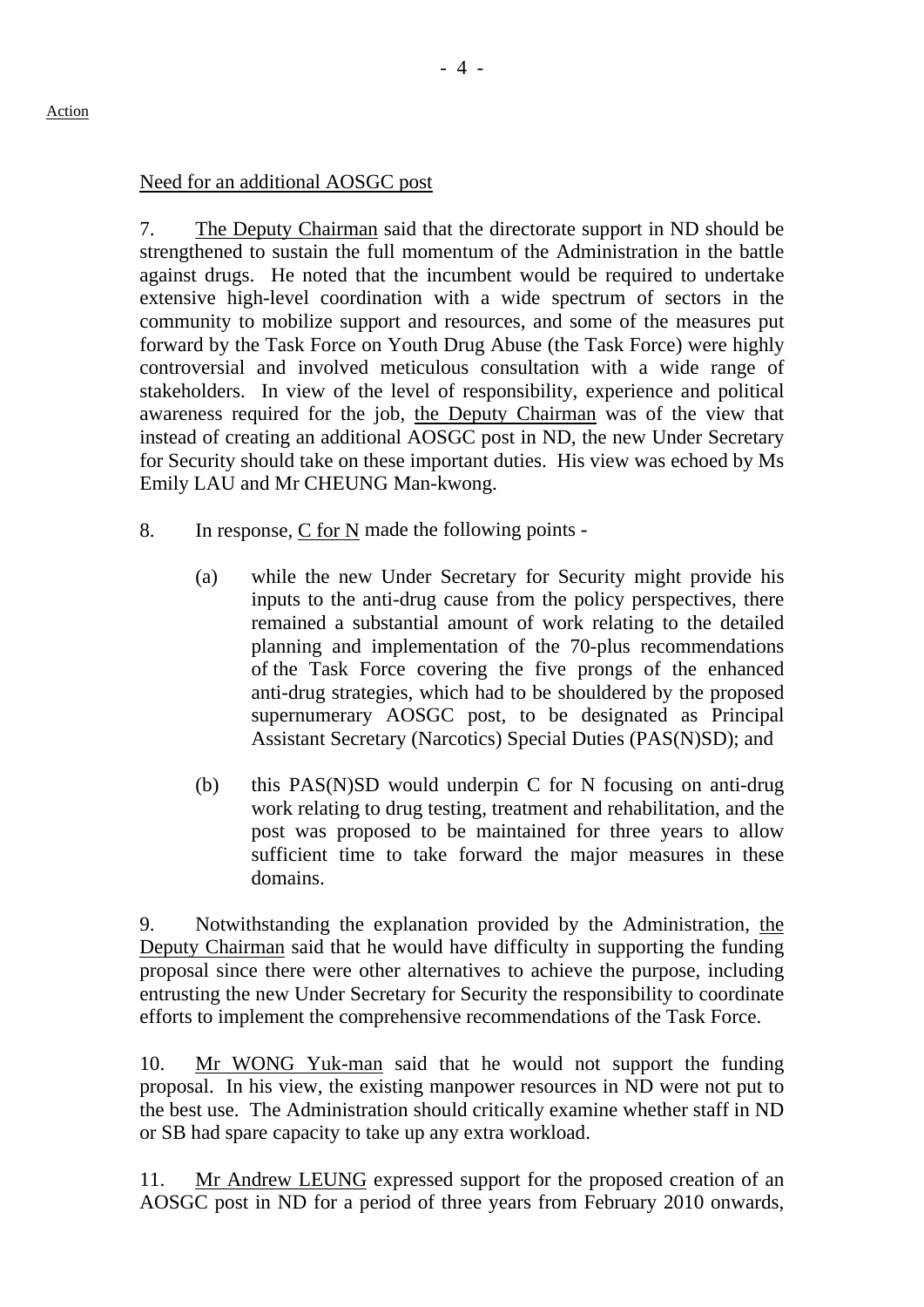on account of the need to strengthen the capacity and directorate support for ND to take forward the planning and implementation of the drug testing schemes.

12. Expressing support for the funding proposal, Mr CHAN Hak-kan was concerned whether the provision of frontline staff in ND could cope with the significant increase in workload.

13. C for N responded that to support the proposed PAS(N)SD post, the Administration planned to create in ND one three-year Administrative Officer post and one Personal Secretary I post. As ND would continue to cooperate with non-governmental organizations in different areas of anti-drug work, including preventive education and publicity and treatment and rehabilitation, the existing manpower resources at the frontline was sufficient.

14. Mr IP Kwok-him said that the Democratic Alliance for the Betterment and Progress of Hong Kong appreciated the need for expedited and intensified efforts in the battle against drugs and supported the Administration's proposal to create an additional AOSGC post in ND to provide the necessary directorate support to C for N. He sought information about the main duties of the proposed post and the specific performance targets and achievements expected of the post-holder.

15. In response,  $C$  for  $N$  advised that the additional supernumerary post of AOSGC was proposed to be created for three years in ND with effect from February 2010 to undertake the following major duties -

- (a) to oversee the implementation of the school drug testing trial scheme in Tai Po and to steer a research study on the effectiveness of the trial scheme;
- (b) to draw up the way forward on school drug testing for promotion to all local schools, having regard to the views of stakeholders, resource implications and findings of the research study on the trial scheme in Tai Po;
- (c) to steer the introduction of hair testing of illicit drugs in Hong Kong;
- (d) to explore and pursue innovative ways for the provision of treatment and rehabilitation services to meet the needs of drug abusers;
- (e) to intensify efforts in bringing drug treatment and rehabilitation centres up to licensing standards particularly in respect of finding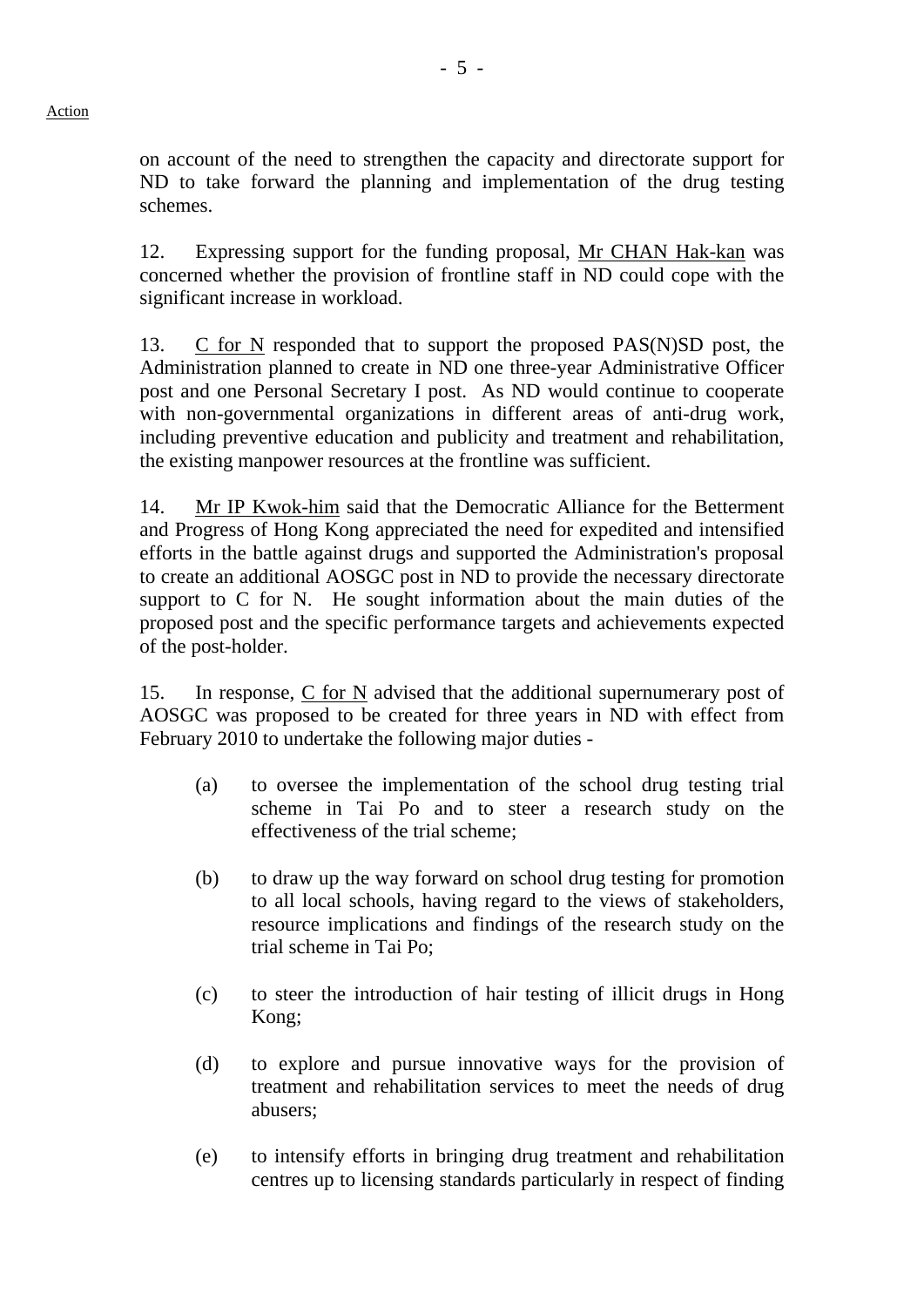suitable sites, land and planning issues, local consultation, voluntary professional help;

- (f) to re-engineer drug treatment and rehabilitation resources and programmes to meet the rising need for services for psychotropic substance abusers;
- (g) to take forward the measures set out in the Fifth Three-year Plan on Drug Treatment and Rehabilitation Services in Hong Kong, including the development of a network service model on a cluster basis to provide a continuum of services, the training of anti-drug workers, and improvement to the capacity and quality of drug treatment and rehabilitation programmes; and
- (h) to monitor and review the efficiency and effectiveness of various downstream services, including both subvented and nonsubvented ones.
- Admin 16. To facilitate members' work in reviewing the effectiveness of the PAS(N)SD post in the fight against drugs, Mr IP Kwok-him requested the Administration to provide in writing the specific performance targets and achievements expected of the post-holder.

#### Drug testing

17. Referring to paragraph 14 of the Administration's paper, Ms Emily LAU asked about the reasons for advancing the voluntary trial scheme on school drug testing and deferring the public consultation exercise on the proposal to carry out compulsory drug testing in Hong Kong. She requested the Administration to provide a written response in this regard. She was also concerned whether the new arrangements had been endorsed by the Task Force.

- 18. In response, C for N said that
	- (a) following the release of the Report of the Task Force in November 2008 and the recommendations made therein, ND had originally planned to commission a research party to start a research project within 2009, and based on the findings of the research study, take forward a pilot testing scheme in a few schools in the 2010-2011 school year;
	- (b) in view of the falling age of first-time drug abusers and a series of incidents of drug abuse involving young students in early 2009, there were voices in the community to expedite the implementation of school-based drug testing. Some schools also

Admin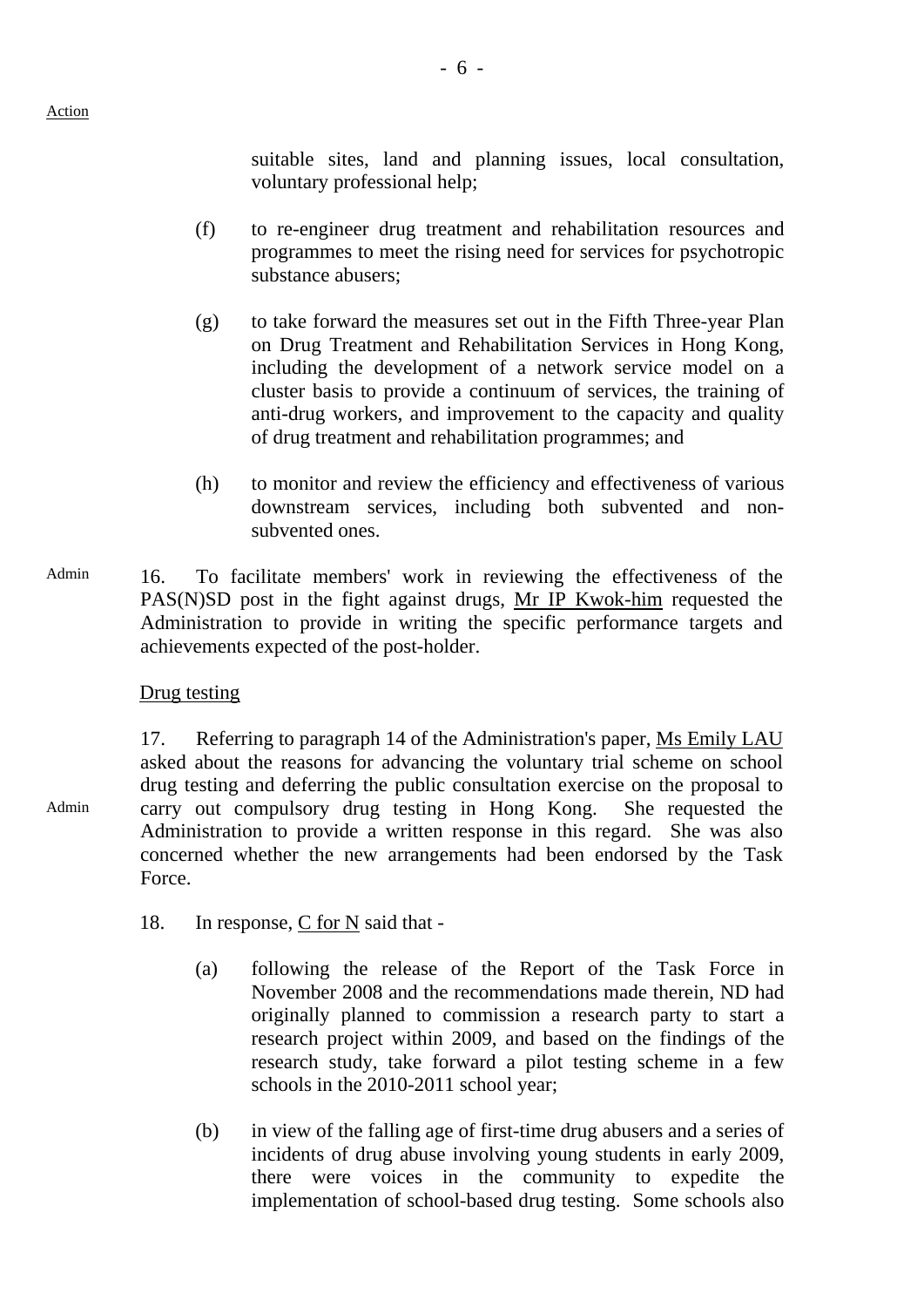expressed a clear intention to launch a pilot testing scheme as soon as possible. Having reviewed the developments, the Administration undertook to study how best to address the deteriorating situation;

- (c) in July 2009, the Chief Executive announced that he would lead relevant Principal Officials to expedite and strengthen efforts to combat the youth drug problem in five directions, including drug testing; and
- (d) the original plan for the compulsory drug testing proposal was to first formulate a concrete scheme involving stakeholders within and outside the Government and then launch a formal public consultation exercise with details set out in a public consultation paper before the end of 2009. This plan, however, had to be adjusted given the expedited voluntary drug testing trial scheme in Tai Po District which was scheduled to be launched in December 2009. As launching a public consultation exercise on a compulsory scheme at the same time when the voluntary trial scheme was implemented might cause confusion in the minds of the public, ND planned to first engage stakeholders in discussions on the compulsory scheme to address the complex legal, human rights, enforcement and other issues involved, with a view to launching a public consultation exercise in 2010, and subject to public views, going through a possible legislative exercise in 2011-2012.

19. Mr WONG Yuk-man said that the League of Social Democrats objected to the implementation of voluntary and compulsory drug testing on students, since promoting drug testing in Hong Kong remained a subject of debate and the concerns raised by various parties, such as privacy, confidentiality, consent and stigmatization, had not been sufficiently addressed. Mr WONG considered that the Administration should tackle the problem of youth drug abuse at source by stepping up enforcement actions against drug abuse and trafficking activities.

20. Mr CHEUNG Man-kwong expressed concern about the proposed timetable for extending the trial scheme on school drug testing. He noted that the Administration planned to launch the trial scheme in all 23 secondary schools in Tai Po District within the 2009-2010 school year and roll out the same to 460 public sector secondary schools in other districts starting from the 2010-2011 school year. Stressing the importance of providing efficient and effective drug treatment and rehabilitation services to ensure a continuum of service for young drug abusers, he called on the Administration to estimate the number of drug abuse cases uncovered by the scheme, and to ensure the provision of sufficient resources to meet the increased demands for downstream support services.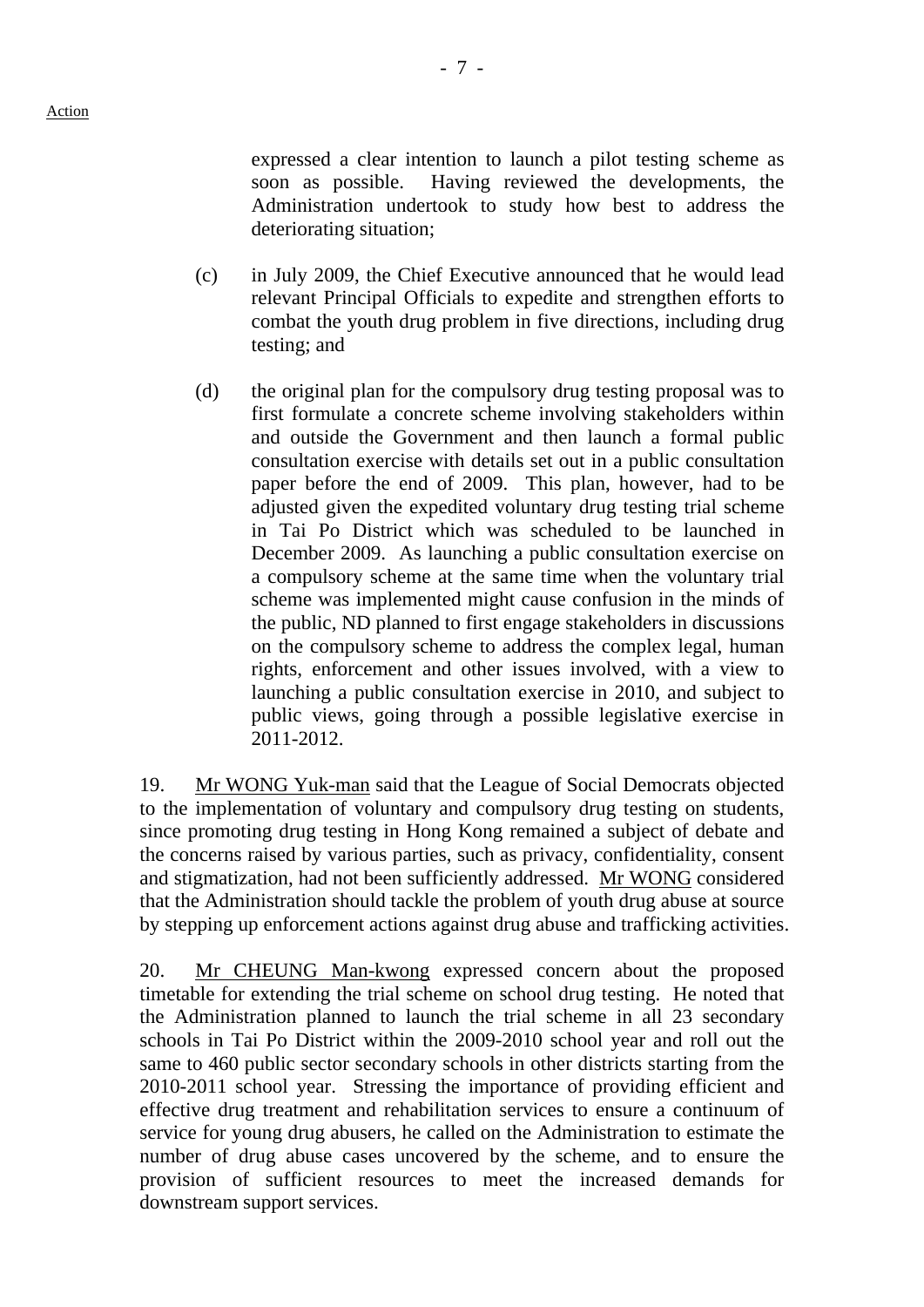21. In response, C for N advised that the Administration's intention was to implement the measure by phases. At the initial stage of implementation in the 2009-2010 school year, all the 23 secondary schools in Tai Po would be involved. The Administration would consolidate the experience gained from the trial scheme and consider how school-based drug testing could be extended to other districts. The scheme was likely to be rolled out in phases in three to four years' time. The Administration was well aware that this proposed scale and timetable for possible expansion of the scheme to more than 460 public sector secondary schools would pose significant challenges to the bureaux and departments concerned, as well as the healthcare, social welfare and educational sectors. ND would continue to spearhead this important initiative, addressing various concerns identified in the preparation for and implementation of the trial scheme, and tapping the full potential of school drug testing as an additional preventive and early intervention tool for young abusers at school. It would work with the Education Bureau, the Labour and Welfare Bureau and stakeholders concerned to tackle the complex issues in education, rehabilitation, law, privacy, resources and other areas.

22. Mr CHEUNG Man-kwong enquired about the Administration's plan on how school-based drug testing would be extended to other schools and districts, including the timetable and criteria for selecting the schools/districts, and the Administration's discussions with the healthcare, social welfare and educational sectors regarding the gradual and phased implementation of the scheme. C for N said that the Administration would commission a research study to evaluate the effectiveness of the trial scheme, suggest refinements and propose a strategy for rolling out the scheme. There was no definite plan on the latter at the moment.

## Treatment and rehabilitation

23. Noting the significant increase in the number of reported young drug abusers over the years, Mr WONG Yuk-man expressed concern about the rehabilitation facilities and services for young drug abusers. He held the view that the Administration should continue to critically monitor the demand for downstream services for young drug abusers, seek appropriate provision for efficient and effective programmes, and encourage the development of nonsubvented services that were of good quality.

# **V. The Development of Aberdeen Fire Station cum Ambulance Depot**  (LC Paper No. CB(2)146/09-10(04)

24. Deputy Secretary for Security (DS for S) briefed members on the Administration's proposal to demolish the existing Aberdeen Fire Station and to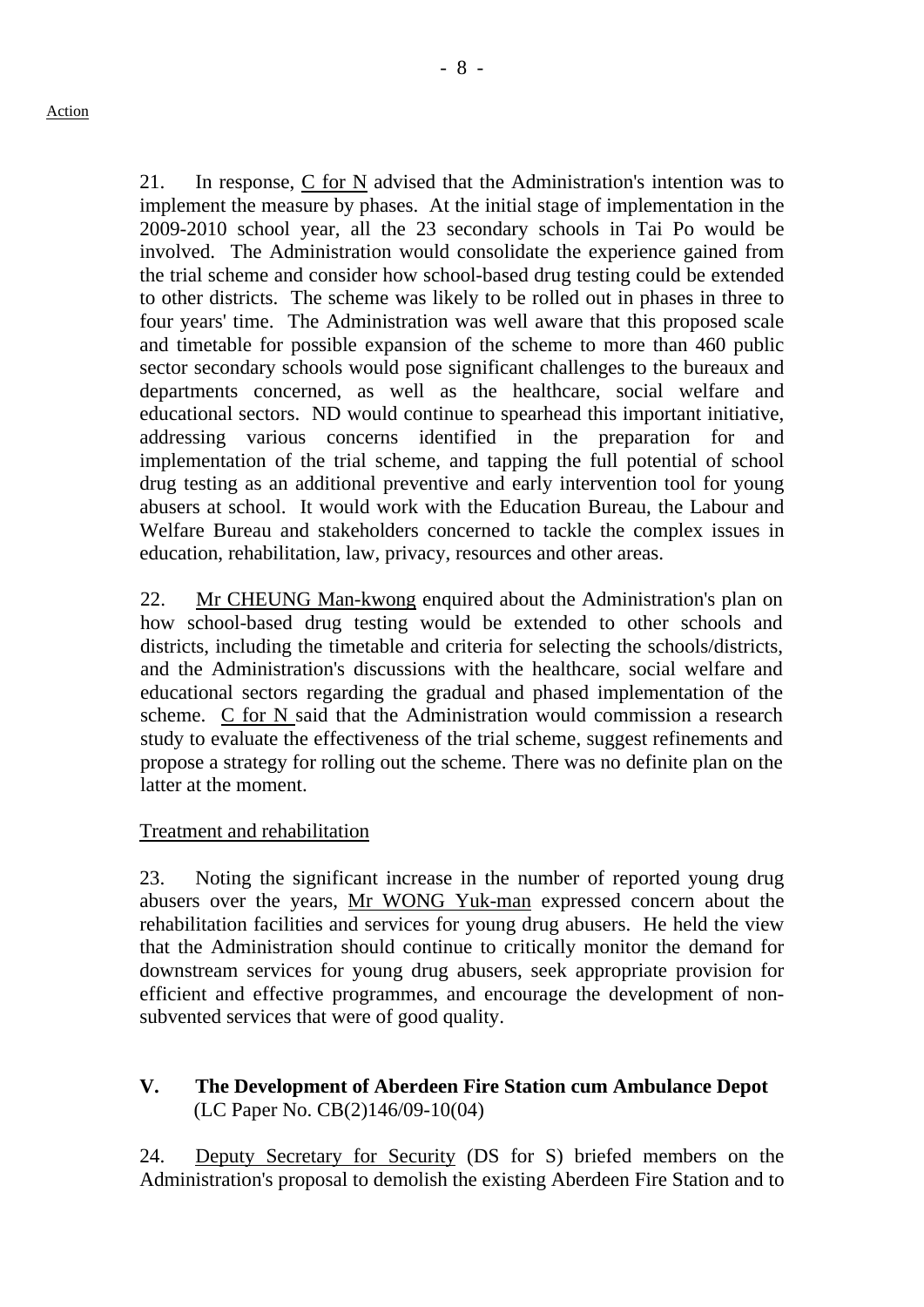construct a new fire station-cum-ambulance depot at Nam Fung Road, Aberdeen as detailed in the Administration's paper.

25. Ms Emily LAU expressed dissatisfaction that the Administration's paper did not give sufficient information on the considerations and justifications underlying the project. She said that a brief description without quantifying the precise impact of the projected increase in population of the Southern District with age exceeding 60 and the anticipated expansion of the Ocean Park as well as the future development of the Wong Chuk Hang area could not facilitate members' consideration as to whether there was a pressing need to take forward the project. She further said that although in 2008, the Fire Services Department (FSD) was only able to meet 92.3% of building fire calls from the Aberdeen area within the graded response time against the service pledge of 92.5%, it was not sufficient to justify the reprovisioning of the existing Aberdeen Fire Station at a capital cost of about \$176.3 million.

26. In response, DS for S and Chief Fire Officer (Headquarters) (CFO) made the following points -

- (a) commissioned in 1961, the existing Aberdeen Fire Station was a three-bay fire station designed to accommodate only three fire appliances, namely a Hydraulic Platform, a Major Pump and a Light Rescue Unit. With the development of multi-storey residential and commercial buildings in the area, FSD had deployed an additional 37-metre Turntable Ladder, and a command car to the Station. Besides, as there was no dedicated ambulance depot in Aberdeen and Apleichau, four ambulances were also parked at the Station. Sheds were built at the drill yard to accommodate the ambulances and the additional fire appliances. The proposal to demolish the existing Aberdeen Fire Station and to construct a fire station-cum-ambulance depot with five larger bays to accommodate the existing fire appliances and ambulances would help relieve the overcrowding situation at the Aberdeen Fire Station, improve the existing service and meet the long term operational needs in the area;
- (b) as far as the provision of fire services was concerned, the overcrowding situation together with the traffic congestion in the vicinity of the existing Aberdeen Fire Station had affected the turnout efficiency of fire appliances when responding to incidents. In 2008, FSD was only able to meet 92.3% of building fire calls from the Aberdeen area within the graded response time, against the service pledge of 92.5%. To ensure effective fire services coverage for the area, the Administration was of the view that there was a need to reprovision the existing Station to a larger site with better traffic condition to improve the operational efficiency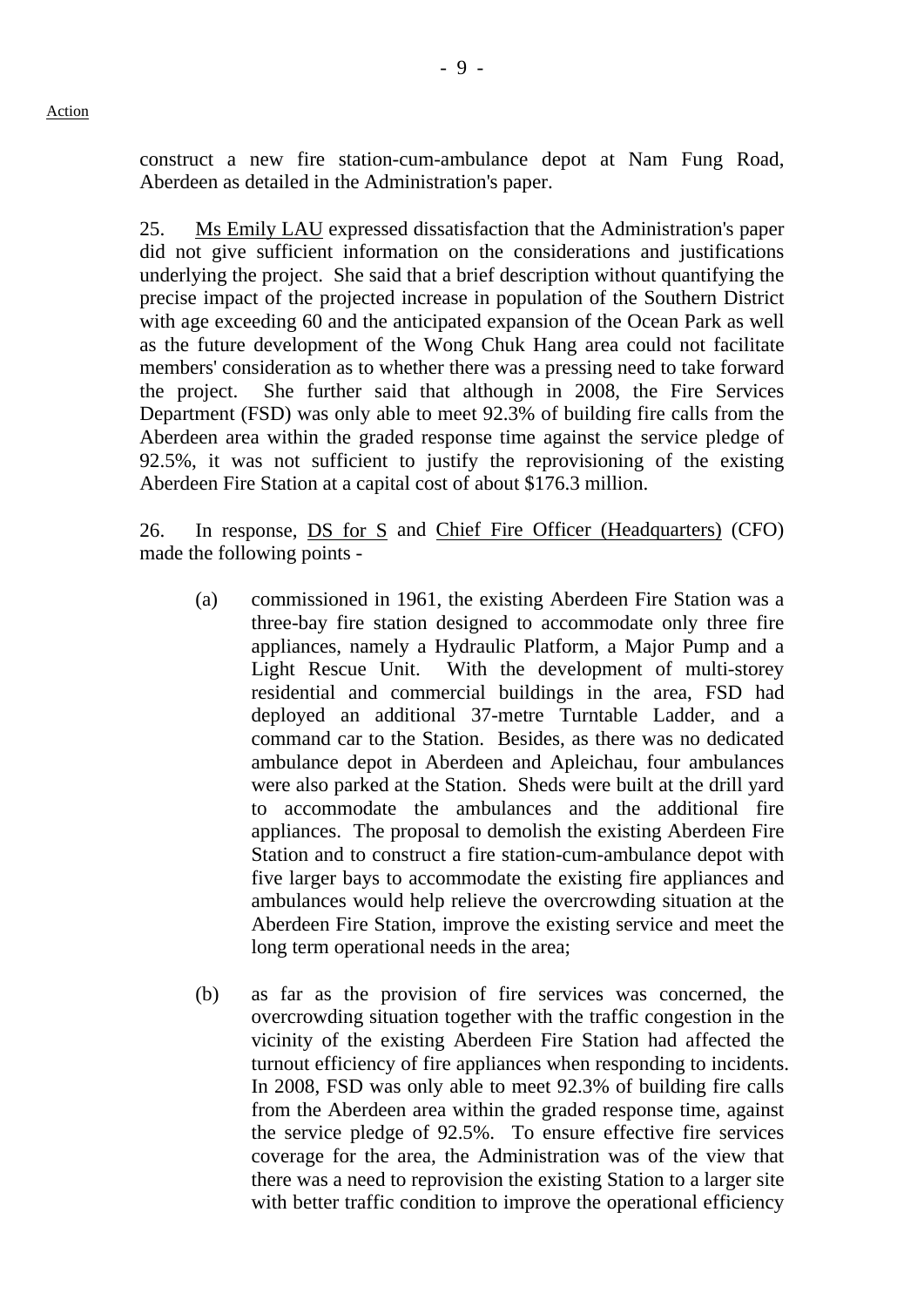and to cope with the development in the area;

- (c) with respect to the provision of emergency ambulance services, at present FSD was able to meet the performance pledge of handling 92.5% of emergency ambulance calls within the 12-minute response time target. However, the Administration saw the need to construct a dedicated ambulance depot with larger parking bays to accommodate the existing ambulances and provide room for possible expansion; and
- (d) according to the population projection of the Census and Statistics Department, the population of the Southern District with age exceeding 60 would drastically increase by 28% from 2009 to 2016. With the expansion of the Ocean Park and the development of the Wong Chuk Hang area, the demand for both fire and ambulance services would likely increase in future.

27. Ms Emily LAU requested the Administration to illustrate with specific figures the likely magnitude of the potential problems mentioned in paragraph 26. She also requested the Administration to provide information on the projected population by 2016 in the Southern District for all age groups and their corresponding impact on demand for both fire and ambulance services.

28. Sharing the views of Ms Emily LAU, Mr CHEUNG Man-kwong questioned the need for building a new fire station-cum-ambulance depot. He said that the information provided by the Administration had given him an impression that the crux of the problem laid with the adequacy of parking spaces for fire appliances and ambulances. If it was true, the more straightforward and less costly way to address the problem would be making changes to the design of the existing Aberdeen Fire Station with a view to accommodating the vehicles concerned. He further said that in the absence of additional information and strong justifications, he would have difficulty in supporting the funding proposal.

29. The Deputy Chairman echoed Ms Emily LAU's view that the paper did not contain sufficient information, such as the forecast demand for fire and emergency ambulance services in the area, to justify the need for building a new fire station-cum-ambulance depot at Nam Fung Road. He said that the Administration should quantify the impact of the overcrowding situation at the Aberdeen Fire Station, the expected improvement in the provision of fire and emergency ambulance services and the economic benefits of the proposed project.

Admin 30. DS for S agreed to provide the requested information after the meeting to justify the need for a new fire station-cum-ambulance depot in Aberdeen. Regarding the forecast demand, she informed members that the continued

Action

Admin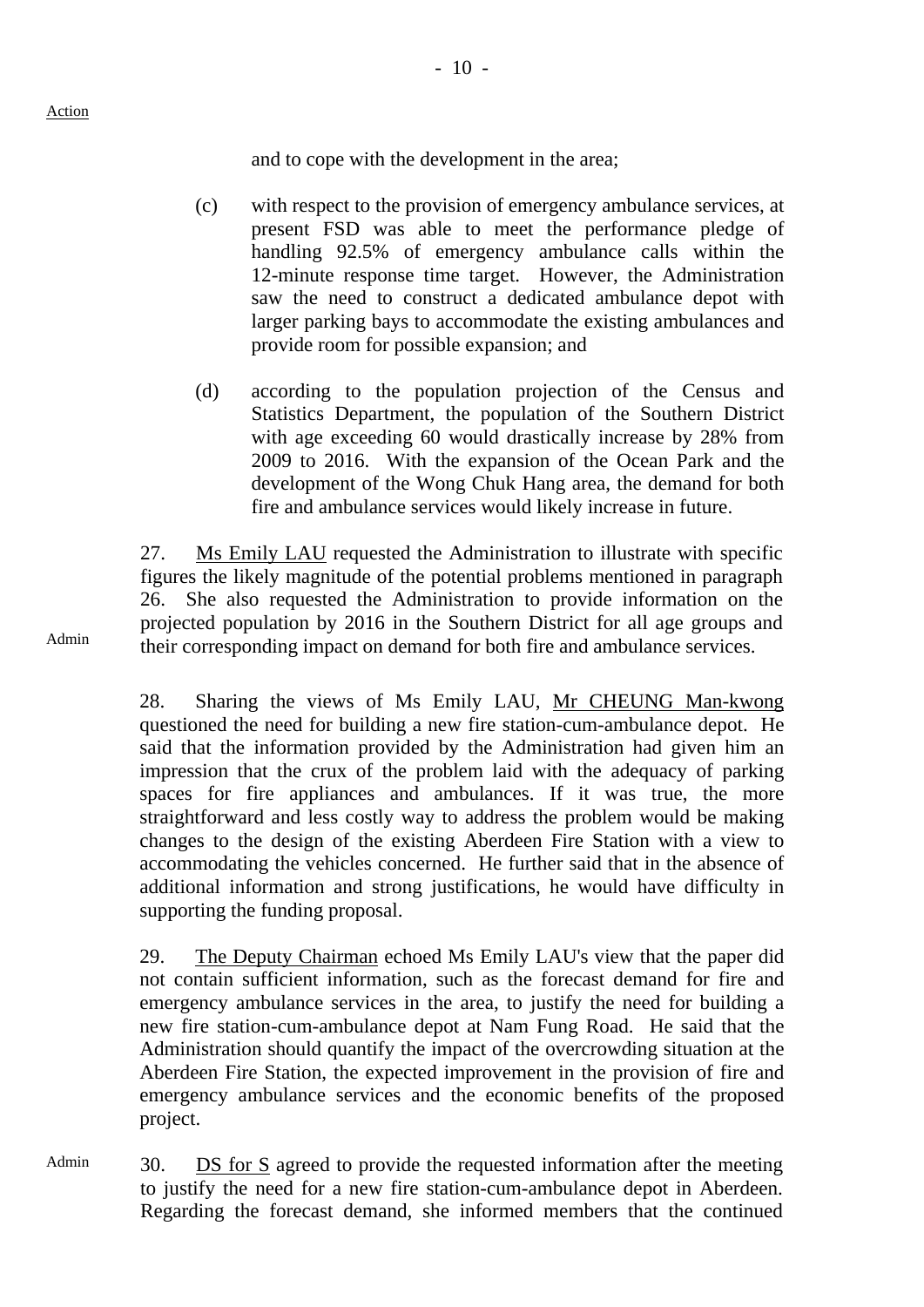growth in demand for both fire and ambulance services over the years had posed increasing pressure and challenge in the provision of effective and efficient services within the Southern District. In 2008, while fire calls recorded an increase of 5%, the number of ambulance calls had also recorded an increase of 3.4% over the preceding year. The Administration believed that the demand for both fire and ambulance services would likely increase in future years.

31. Responding to Ms Emily LAU's enquiry about the additional annual recurrent expenditure arising from the project, CFO advised that it was estimated to be \$4.025 million, to cover the staff cost due to the deployment of additional ambulance officers in the new ambulance depot and other operational expenses such as utilities charges, repairs and maintenance.

Admin 32. Mr LEUNG Kwok-hung suggested that to assist members to have a better understanding of the operation of the existing Aberdeen Fire Station, the Administration should arrange a site visit for the Panel. Members agreed.

> 33. Concluding the discussion, the Chairman said that the Administration should provide the Panel with the requested information and arrange a site visit to the existing Aberdeen Fire Station.

## **VI. Removal of persons refused entry into Hong Kong**  (LC Paper Nos. CB(2)146/09-10(05) and (06))

34. The Deputy Chairman expressed strong dissatisfaction that the paper provided by the Administration contained very little information, covering only the policy and general arrangements on the removal of persons who had been refused permission to land in Hong Kong. He said that the Administration should have been well aware of members' concern and the public sentiments about the removal incident concerning Mr ZHOU Yong-jun, who was repatriated to the Mainland after being refused entry to Hong Kong, and the need to provide the Panel with a paper setting out the details of the case. He said that if the Administration continued to adopt an evasive approach, he would consider moving a motion on the appointment of a select committee to inquire into the removal incident of Mr ZHOU.

35. Sharing the concern of the Deputy Chairman, Mr Albert HO urged the Administration to provide a full account of the incident involving Mr ZHOU Yong-jun to allay members' worry as to whether the Immigration Department (ImmD) had handled Mr ZHOU's entry application in accordance with the law and whether his subsequent repatriation to the Mainland was legitimate.

36. The Deputy Chairman, Mr LEUNG Kwok-hung and Dr Margaret NG said that they had strong reasons to believe that Mr ZHOU Yong-jun would be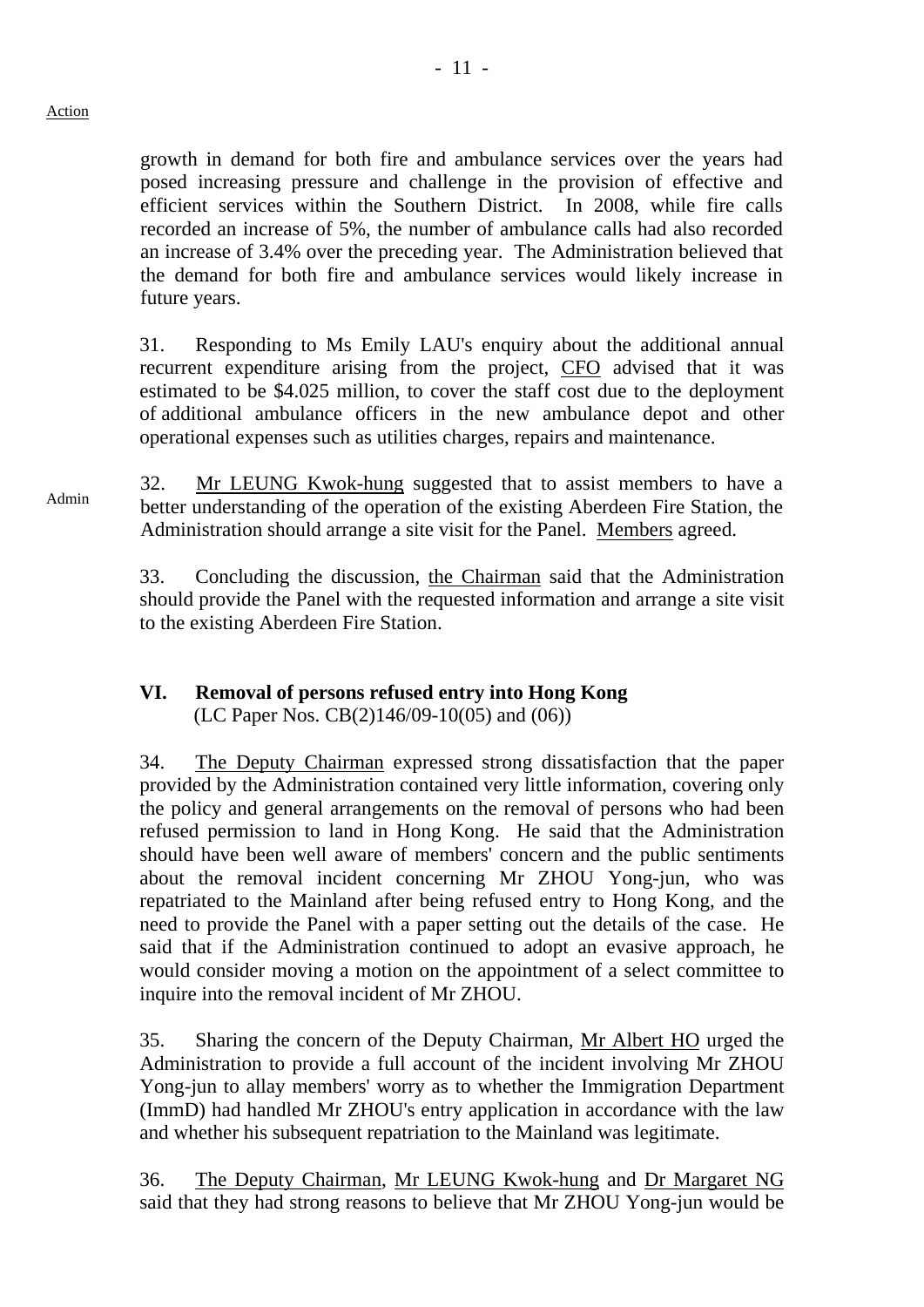subjected to political persecution if he was repatriated to the Mainland. Noting that Mr ZHOU had right of abode in the United States and he travelled to Hong Kong from Macau on a Malaysian passport, they questioned the decision of the Government in sending Mr ZHOU back to the Mainland. They were particularly concerned whether such repatriation arrangement had been accepted by Mr ZHOU.

37. In response, Deputy Director of Immigration (DD of Imm) and Principal Assistant Secretary for Security (PAS(S)) made the following points -

- (a) the Administration noted members' concern about the removal of Mr ZHOU Yong-jun. However, the Administration was not in a position to comment on individual cases;
- (b) ImmD had the responsibility to uphold effective immigration control to safeguard Hong Kong's interests. It handled all entry applications in accordance with the law and the prevailing policy, having due regard to individual circumstances;
- (c) visitors were required to fulfil immigration requirements before they were allowed to enter Hong Kong. There could be different circumstances under which visitors were refused entry. Quite a number of cases involved "use or in possession of forged travel documents" or "seeking entry on false identities". Under the existing arrangements, persons who had been refused permission to land would be repatriated to their place of embarkation or place of origin;
- (d) a visitor suspected of using forged travel document would not be allowed to use that travel document again. Officers of the Enforcement Division of ImmD would conduct investigation, during which immigration officers would ask the person concerned whether he had any request regarding his removal and record the relevant information. For those persons who refused to provide information or with doubtful identities, immigration officers would try to ascertain their true identity and place of origin, based on the information obtainable;
- (e) where there was sufficient evidence, ImmD would consider instigating prosecution against the visitor for the relevant offences;
- (f) generally speaking, prosecution on cases involving unlawful alteration or photo substitution of travel documents was more likely, as evidence could be easily collected through the assistance of Government Laboratory. For doubtful identity cases,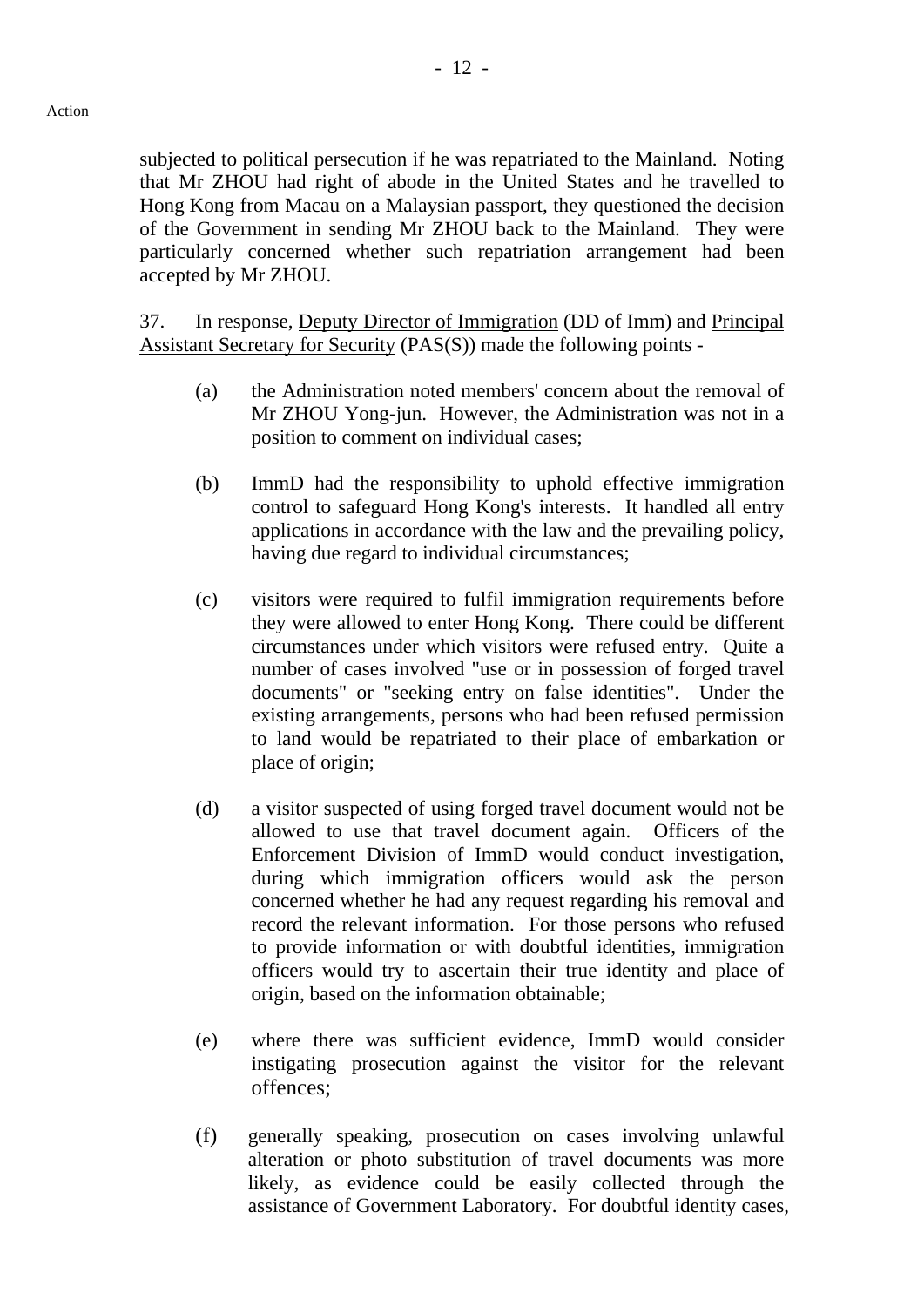prosecution would be more difficult as the document itself carried no forgery features and the users usually refused to answer any questions. In case of non-prosecution, those refused landing passengers would be removed from Hong Kong as quickly as possible; and

(g) all operations concerning the removal or repatriation of persons who had been refused permission to land in Hong Kong were carried out exclusively by ImmD staff who would escort the persons concerned during the journey and, on arrival in the territory of destination, hand them to the receiving authorities. Under no circumstances were Mainland and overseas counterparts allowed to participate in the removal operation.

38. Notwithstanding the above information provided by the Administration, Mr LEUNG Kwok-hung said that he remained dubious about the reason why Mr ZHOU Yong-jun was repatriated to the Mainland, as it was neither his place of embarkation nor place of origin. Sharing similar concern, Mr CHEUNG Man-kwong, Dr Margaret NG and Ms Audrey EU asked whether ImmD had contacted the government of the United States, apart from the relevant authorities in Mainland China, to verify the identity of Mr ZHOU.

39. In response, DD of Imm and Principal Assistant Secretary for Security (PAS(S)) explained that where a visitor was suspected of using or in possession of a forged travel document, he would not be allowed to use that travel document again. ImmD officers would carry out investigation to ascertain his true identity and place of origin, before deciding on the appropriate course of action. During investigation, ImmD officers would interview the suspect, search his luggage, examine the travel document suspected to be forged and verify his identity with other authorities, consulates, Mainland and overseas counterparts, as appropriate. If the suspect had made known to the immigration officers that he had right of abode in a certain country and indicated clearly his wish to be removed thereto, the Government would give due consideration to his request upon ImmD officer's satisfaction that the country concerned would admit him.

40. Mr CHEUNG Man-kwong said that to his knowledge, the Mainland authorities had issued a wanted notice on Mr ZHOU Yong-jun. Expressing concern whether ImmD had acted in collusion with the Mainland authorities or sent Mr ZHOU to the Mainland by mistake, he asked whether the case had been brought to the attention of the Secretary for Security (S for S).

41. Without commenting on individual case, DD of Imm said that there was no question of ImmD acting in collusion with the Mainland authorities. He reiterated that Mainland public security personnel were not allowed to cross the boundary to take enforcement actions in Hong Kong, and ImmD had always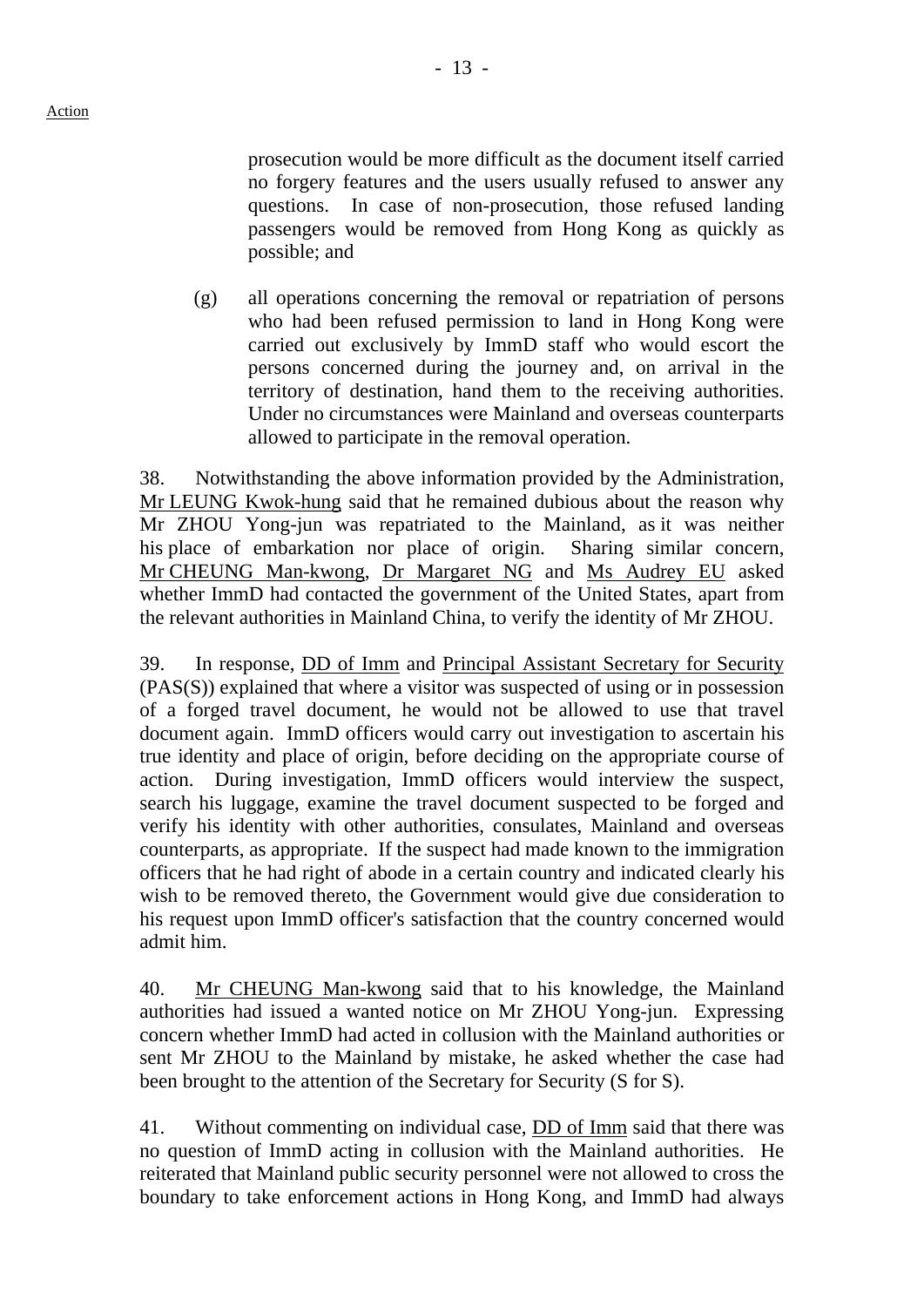acted in accordance with the law and the prevailing policy in processing applications for entry into Hong Kong. DD of Imm further said that not all removal cases were brought to the attention of S for S. The removal of visitors who failed to meet the entry requirements took place every day, and the number of persons refused entry in a year could be very high. While ImmD was entrusted with the responsibility to uphold effective immigration control, immigration officers were expected to exercise their professional judgment on whether there were justifiable grounds for refusing applications for entry to Hong Kong and removing visitors who failed to meet entry requirements.

42. Responding to Mr CHEUNG Man-kwong's and Ms Audrey EU's enquiry about removal procedures adopted in the case concerning Mr ZHOU Yong-jun, DD of Imm reiterated that it was the Administration's position not to comment on individual cases. Notwithstanding this, he assured members that in operations where Mainland residents were involved, only vehicles of the Government of the Hong Kong Special Administrative Region (HKSAR) would be used for conveying passengers who were subject to removal. According to the established arrangements, immigration officers escorting the persons under removal would hand over the latter to the Mainland authorities at the boundary control points.

43. Dr Margaret NG sought clarification on whether ImmD had obtained Mr ZHOU Yong-jun's consent before removing him to the Mainland.

44. DD of Imm responded that according to the established policy, ImmD would inform the persons of their rights during the period of detention or investigation. These included making telephone contacts with the consuls, lawyers or relatives, and having private sessions with the consuls or lawyers. Before effecting removal, immigration officers would notify the persons concerned and any person who felt aggrieved with ImmD's decision might raise objection in writing to the Chief Secretary for Administration. Persons who considered that they had not been fairly treated or that their rights had been infringed might also raise objection or seek judicial review.

45. Mr Albert HO said that he had, in his capacity as the legal representative of Mr ZHOU in his petition against the HKSAR Government, written to ImmD seeking clarification on several points relating to the case. Enquiring about ImmD's policy on record keeping, disclosure, handling and destruction of materials relevant to removal cases, he asked whether the Administration would provide a written reply to those questions raised in his letter.

46. DD of Imm replied that it was a general requirement for all records relating to the removal of persons who had been refused permission to land in Hong Kong and investigated for possible immigration offences be preserved for a specified period. Generally speaking, the retention period would be more than one year. If necessary, ImmD would extend the retention period of those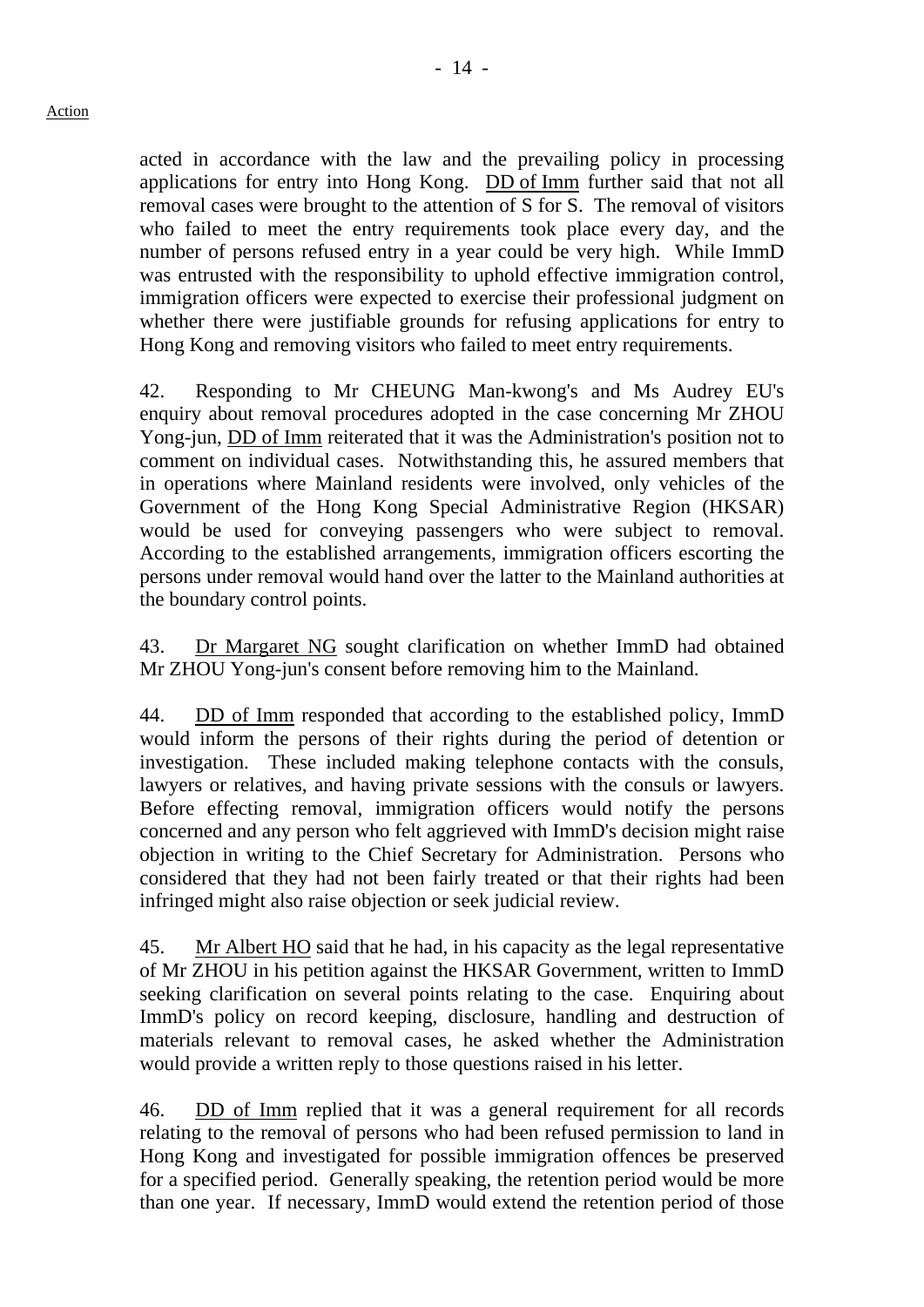cases which had attracted enquiries on legal matters. Regarding the issues raised in the letter of Mr Albert HO over the removal case of Mr ZHOU, ImmD was preparing a reply to the letter.

47. Mr Albert HO said that to his knowledge, an arriving visitor who, for one reason or another, was refused permission to land in Hong Kong would be served with a "Refusal Notice". If Mr ZHOU Yong-jun was suspected of having committed the offence of using a forged travel document, he should be detained pending examination by immigration officers before he was removed, and a "Notice to Detainee" should be served on him informing him, among other things, his rights to telephone his consul, solicitor or friends and relatives. Knowing that Mr ZHOU was repatriated to the Mainland within two days after his arrival at Hong Kong, Mr HO said that he was surprised that the Administration had reacted so quickly. He enquired about the prosecution policy in respect of visitors suspected of possessing or using a forged travel document.

- 48. In response, DD of Imm said that
	- (a) the use of a forged travel document referred to the use of a travel document which was completely counterfeit, or one in which the personal particulars, the photograph or certain pages had been altered. It also referred to the use of a travel document which had been obtained illegally or where a person used a genuine travel document through impersonation;
	- (b) in handling cases where use or possession of forged travel documents was suspected, investigating officers of ImmD would not act in haste. They would interview the suspects, search their luggage and examine the travel documents suspected to be forged to verify the authenticity of the travel documents and to ascertain the identity of the visitors and their countries of origin. If the investigating officers had doubts about the authenticity of the documents, the documents would be sent to the Government Laboratory for examination;
	- (c) the investigating officers, on completion of the investigation, would recommend whether or not a prosecution should be instituted based on the evidence available. The recommendation would be subject to review by a Senior Immigration Officer of the Prosecution and Deportation Section and the final decision to prosecute would be made by the Chief Immigration Officer of the Section. During the process, legal advice from the Department of Justice would be sought, where necessary; and
	- (d) if there was no sufficient evidence to initiate prosecution, the